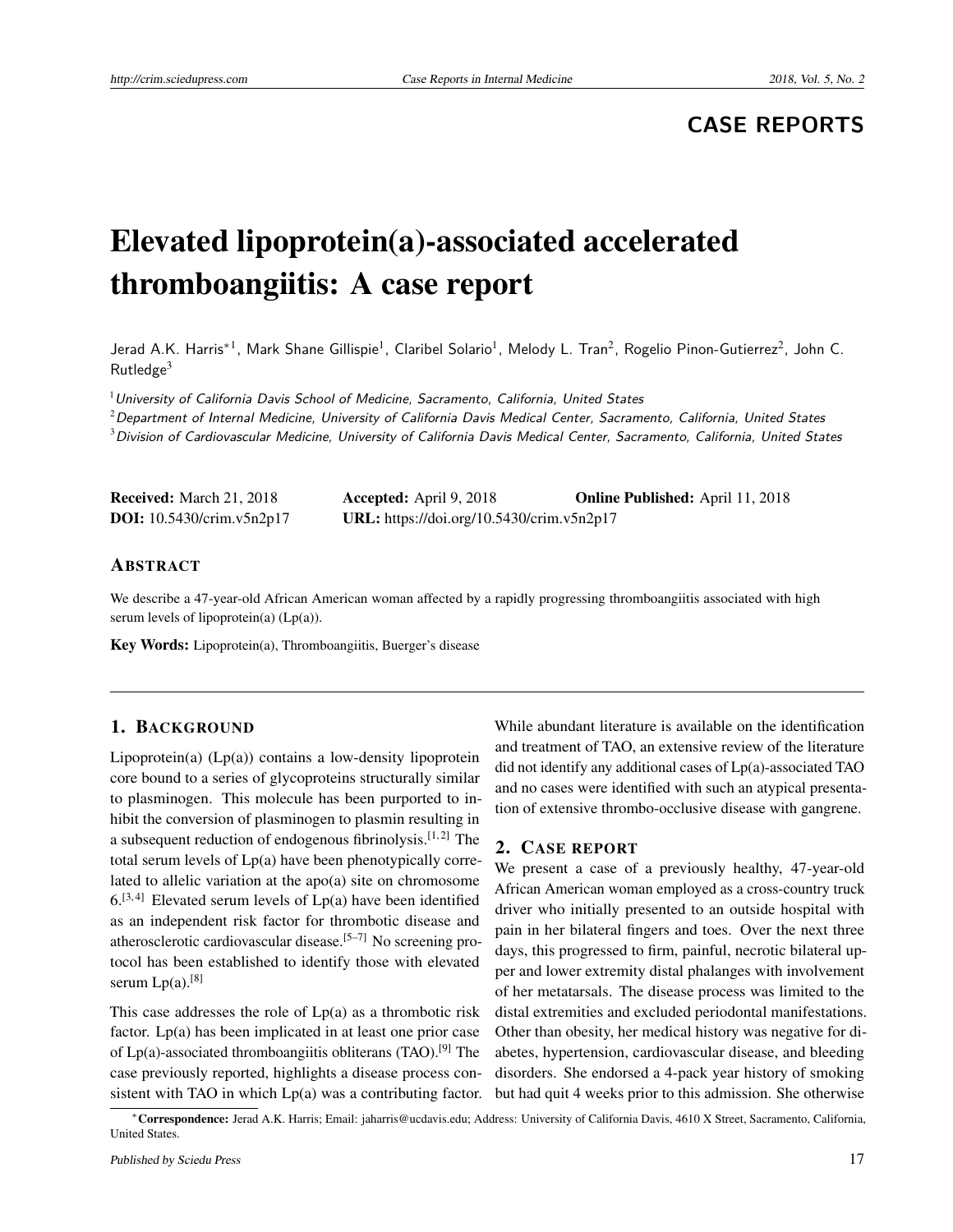denied marijuana, alcohol, illicit drug use, or industrial exposures including mercury. There was no significant family history of rheumatologic or hypercoagulable diseases.

Initial workup revealed mild thrombocytopenia of  $124,000/\mu$ l, as well as elevated erythrocyte sedimentation rate (119 mm/HR) and C-reactive protein (7.8 mg/L). Chest CT angiogram demonstrated right lower lobe subsegmental pulmonary embolism for which she was started on heparin. Venous Doppler studies revealed bilateral lower extremity deep venous thromboses (DVTs) of the right posterior tibial, left popliteal and left gastrocnemius veins, as well as superficial vein thrombosis of the left small saphenous, right median cubital, right basilic, left median cubital and left basilic veins. Her platelets subsequently decreased to  $110,000/\mu$ l. A heparin-induced thrombocytopenia panel was negative, but she was cautiously switched to lovenox and bridged to warfarin. Upper extremity arterial studies suggested normal, patent macrovasculature with normal pressure readings and microvascular ischemia in her distal phalanges. Aorto-femoral angiogram with lower extremity runoff demonstrated normal macrovasculature, with possible corkscrewing of the distal lower extremity microvasculature. Echocardiogram did not reveal a patent foramen ovale, cardiac thrombus or infective endocarditis.

Serologic studies were negative for hepatitis B, hepatitis C, syphilis, human immunodeficiency virus (HIV), histoplasma galactoman antigen, rocky mountain spotted fever, tuberculosis and coccidiomycosis complement fixation. Vasculitis and rheumatologic workup included negative c-ANCA, p-ANCA, anti-scleroderma antibody, anti-centromere antibody, anti-cardiolipin antibody, Beta 2 glycoprotein 1 antibody, anti-nuclear antibody, and an appropriate dilute Russel viper venom time. Hypercoagulable workups were negative for prothrombin 20210 gene mutation and factor V leiden mutations; prior to anticoagulation therapy her PT and PTT were within normal range. Urine and serum heavy metal screens were both negative.

The patient had negative age-appropriate malignancy screening with mammography, PAP test, and colonoscopy. A PET scan identified increased uptake in the region of her uterus that was attributed to known fibroids. Electrocardiogram revealed a normal sinus rhythm with no evidence of atrial fibrillation. Punch biopsies were taken from the posterior calf, ankle, and right lateral second finger at the site of necrosis. All biopsies revealed evidence of necrosis and reactive fibrosis of surrounding tissue, atherosclerosis but otherwise grossly normal vasculature without inflammatory thrombi. She subsequently developed osteomyelitis of select distal necrotic phalanges and metatarsals requiring partial amputation of the left third digit of her hand and bilateral toes. Surgical pathology demonstrated evidence of gangrenous necrosis, acute and chronic inflammation, reactive fibrosis, and specifically excluded evidence of vasculitis or inflammatory thrombi. Cholesterol and triglyceride levels were elevated at 220 and 242 mg/dl, respectively; her LDL was 121 mg/dl and HDL was 51 mg/dl. Further workup revealed elevated serum  $Lp(a)$  of 391 nmol/L (lab reference range  $\lt$ 70). She was gradually started on niacin therapy of 800 mg twice a day, which decreased her Lp(a) level to 77 nmol/L. She was subsequently stabilized and discharged to a skilled nursing facility for rehabilitation. At follow up, she had been without disease progression for greater than 6 months.

### 3. DISCUSSION

The differential for dry gangrene is extensive and can be difficult to assess the etiology. In general, the differential may include poorly controlled diabetes, complications of HIV or hepatitis, infectious emboli, and other embolic sources. Rheumatologic diseases should be considered including, antiphospholipid antibody, systemic lupus erythematous, and vasculitis including TAO. In some cases, patients may require work up for malignancy that can contribute to hypercoagulable states. Patients should be questioned regarding family history of hypercoagulable disease and screened for hematological abnormalities. Common etiologies for occlusive disease were negative and further investigation of atypical TAO was warranted.

The most common initial manifestations in a patient with TAO are the development of intermittent claudication, superficial thrombophlebitis and paresthesias. The disease most commonly affects the vessels distal to the popliteal artery.[\[10\]](#page-2-8) However, atypical presentations have been reported in which large intestinal ischemia, splenic and pancreatic infarct, intrarenal arterial stenosis, stroke, and coronary involvement occur.<sup>[\[11](#page-2-9)-15]</sup> In addition, TAO typically occurs with an extensive smoking history, though some cases reported symptom onset after only 2 years of tobacco use.<sup>[\[16\]](#page-3-1)</sup> The relatively low incidence of TAO in the African American population and the historically higher incidence in males vs. females is of note.<sup>[\[17\]](#page-3-2)</sup> While no definitive histological criteria are established, acute phase TAO is associated with inflammatory occlusive thrombi of the afflicted vessel lumen with less extensive inflammation of the vessel wall. The patient described in this case had punch and excisional biopsies that failed to reveal inflammatory occlusions.<sup>[\[17,](#page-3-2) [18\]](#page-3-3)</sup> Laboratory markers are non-specific, though in contrast with the elevated acute phase reactants seen in this case, TAO classically presents with normal serum CRP and ESR.[\[17\]](#page-3-2)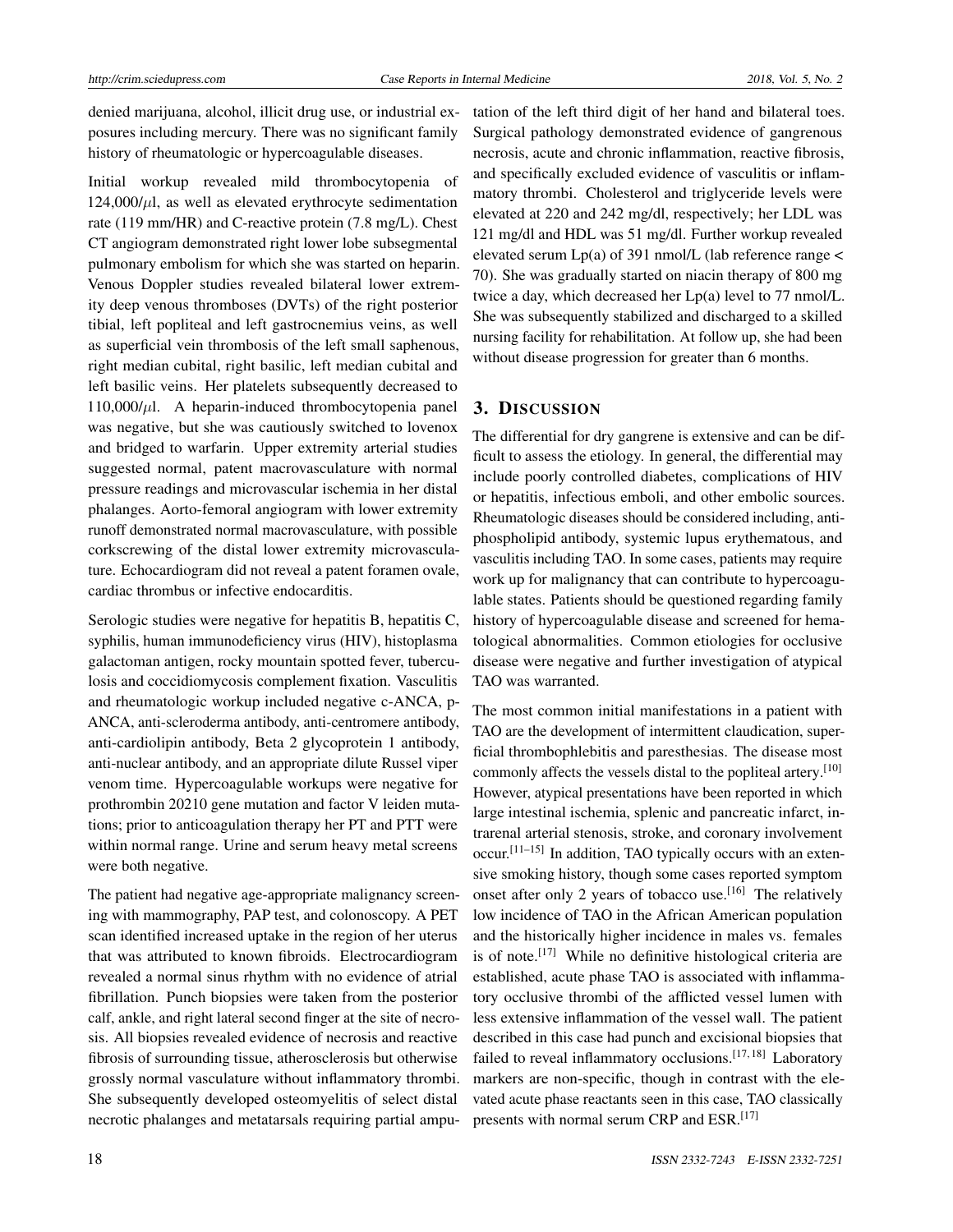Two notable diagnostic criteria for TAO have been identified in the literature. The previous criteria, Shionoya Criteria (1998), includes smoking history; onset before age 50; infrapopliteal arterial occlusions; either arm involvement/phlebitis migrans and absence of atherosclerotic risk factors other than smoking.<sup>[\[19\]](#page-3-4)</sup> Contrasted with the Olin Criteria (2000) which includes age under 45; current/history of smoking; the presence of distal extremity ischemia; exclusion of autoimmune disease, hypercoagulable states or diabetes; exclusion of proximal source of thrombi, and con-sistent arteriography findings.<sup>[\[20\]](#page-3-5)</sup> Our patient does meet the older Shionoya Criteria; however, fails to meet the diagnostic criteria set forth by Olin.

The patient's condition failed to resolve following hospitalization, anti-coagulation therapy, and smoking cessation prompting the search for additional prothrombotic factors, including  $Lp(a)$ . The prevalence of elevated  $Lp(a)$  in the population is estimated as high as  $35.0\%$ .<sup>[\[21\]](#page-3-6)</sup> While our lab uses 70 nmol/L as the cut off for elevated  $Lp(a)$ , the literature suggests that the cut off for African Americans should be as low as 30 nmol/L, much lower than the 391 nmol/L observed in our African-American patient.<sup>[\[22\]](#page-3-7)</sup> The pathophysiology has been well described to include anti-thrombolytic properties attributed to the conserved amino acid segment most simi-lar to plasminogen.<sup>[\[1](#page-2-0)[–3,](#page-2-2)[5\]](#page-2-4)</sup> We posit that her elevated  $Lp(a)$ contributed to an endogenous prothrombotic state that was aggravated by cigarette smoking and occupational immobility. In the literature, the lipoprotein-associated prothrobotic state

has been highlighted as a risk factor for arterial and venous thrombosis.[\[23–](#page-3-8)[27\]](#page-3-9) While thrombosis was not demonstrated histologically, we suspected, the biopsies were obtained after weeks of anti-coagulation therapy. There has been one previous case report of TAO associated with elevated Lp(a) levels. However, our patient's presentation would be atypical for this in the setting of her relatively short 4-pack-year smoking history, race, gender and concurrent extensive DVTs. An independent Lp(a) thromboembolic disease process is further supported by evidence of distal extremity microvascular ischemia without histopathological evidence of inflammatory occlusions or vasculitis.

The pathogenesis of  $Lp(a)$  is an expanding field of research with unknown implications on future patient care. It continues to be a promising potential indicator of future cardiovascular disease and thrombotic disease. Patients presenting with dry gangrene and persistent thromboembolic disease involving multiple organ systems may have less common etiologies of such manifestations. These patients should be evaluated for Lp(a)-associated accelerated thromboangiitis, a potentially treatable etiology.

#### 4. CONCLUSION

Lp(a)-associated thromboangiitis should be considered in patients presenting with thrombotic phenomena and microvascular disease of unknown etiology.

#### CONFLICTS OF INTEREST DISCLOSURE

The authors declare no conflicts of interest.

#### **REFERENCES**

- <span id="page-2-0"></span>[1] Spence JD, Koschinsky M. Mechanisms of lipoprotein(a) pathogenicity: prothrombotic, proatherosclerotic, or both? Arterioscler Thromb Vasc Biol. 2012; 32(7): 1550-1. PMid:22699275. [https://doi.or](https://doi.org/10.1161/ATVBAHA.112.251306) [g/10.1161/ATVBAHA.112.251306](https://doi.org/10.1161/ATVBAHA.112.251306)
- <span id="page-2-1"></span>[2] Libourel EJ, Bank I, Balje-Volkers C, et al. Co-segregation of thrombophilic disorders in factor V Leiden carriers; the contributions of factor VIII, factor XI, thrombin activatable fibrinolysis inhibitor and lipoprotein (a) to the absolute risk of venous thromboembolism. Haematologica. 2002; 87(10): 1068-73. PMid:12368162.
- <span id="page-2-2"></span>[3] Utermann G. The mysteries of lipoprotein (a). Science. 1989; 246(4932): 904-10. PMid:2530631. [https://doi.org/10.112](https://doi.org/10.1126/science.2530631) [6/science.2530631](https://doi.org/10.1126/science.2530631)
- <span id="page-2-3"></span>[4] Seed M, Hoppichler F, Reaveley D, et al. Relation of serum lipoprotein (a) concentration and apolipoprotein (a) phenotype to coronary heart disease in patients with familial hypercholesterolemia. New England Journal of Medicine. 1990; 322(21): 1494-9. PMid:2139920. <https://doi.org/10.1056/NEJM199005243222104>
- <span id="page-2-4"></span>[5] Koschinsky ML. Lipoprotein(a) and the link between atherosclerosis and thrombosis. The Canadian Journal of Cardiology. 2004; 20 Suppl B: 37b-43b.
- [6] Lippi G, Targher G, Franchini M. Lipoprotein(a), thrombophilia and venous thrombosis. Acta Haematologica. 2007; 117(4): 246-7. PMid:17377373. <https://doi.org/10.1159/000100932>
- <span id="page-2-5"></span>[7] Kamstrup PR, Tybjaerg-Hansen A, Steffensen R, et al. Genetically elevated lipoprotein (a) and increased risk of myocardial infarction. JAMA. 2009; 301(22): 2331-9. PMid:19509380. [https:](https://doi.org/10.1001/jama.2009.801) [//doi.org/10.1001/jama.2009.801](https://doi.org/10.1001/jama.2009.801)
- <span id="page-2-6"></span>[8] Nordestgaard BG, Chapman MJ, Ray K, et al. Lipoprotein (a) as a cardiovascular risk factor: current status. European Heart Journal. 2010; 31(23): 2844-53. PMid:20965889. [https://doi.org/10.1](https://doi.org/10.1093/eurheartj/ehq386) [093/eurheartj/ehq386](https://doi.org/10.1093/eurheartj/ehq386)
- <span id="page-2-7"></span>[9] Biasi D, Caramaschi P, Carletto A, et al. A case of Buerger's disease associated with high levels of lipoprotein(a). Clinical Rheumatology. 1999; 18(1): 59-60. PMid:10088954. [https://doi.org/10.100](https://doi.org/10.1007/s100670050055) [7/s100670050055](https://doi.org/10.1007/s100670050055)
- <span id="page-2-8"></span>[10] Małecki R, Zdrojowy K, Adamiec R. Thromboangiitis obliterans in the 21st century - a new face of disease. Atherosclerosis. 2009; 206(2): 328-34. PMid:19269635. [https://doi.org/10.1016/j.](https://doi.org/10.1016/j.atherosclerosis.2009.01.042) [atherosclerosis.2009.01.042](https://doi.org/10.1016/j.atherosclerosis.2009.01.042)
- <span id="page-2-9"></span>[11] Wysokinski WE, Kwiatkowska W, Maslowski L, et al. Buerger's disease in two brothers: iliac artery occlusion by thromboangi-